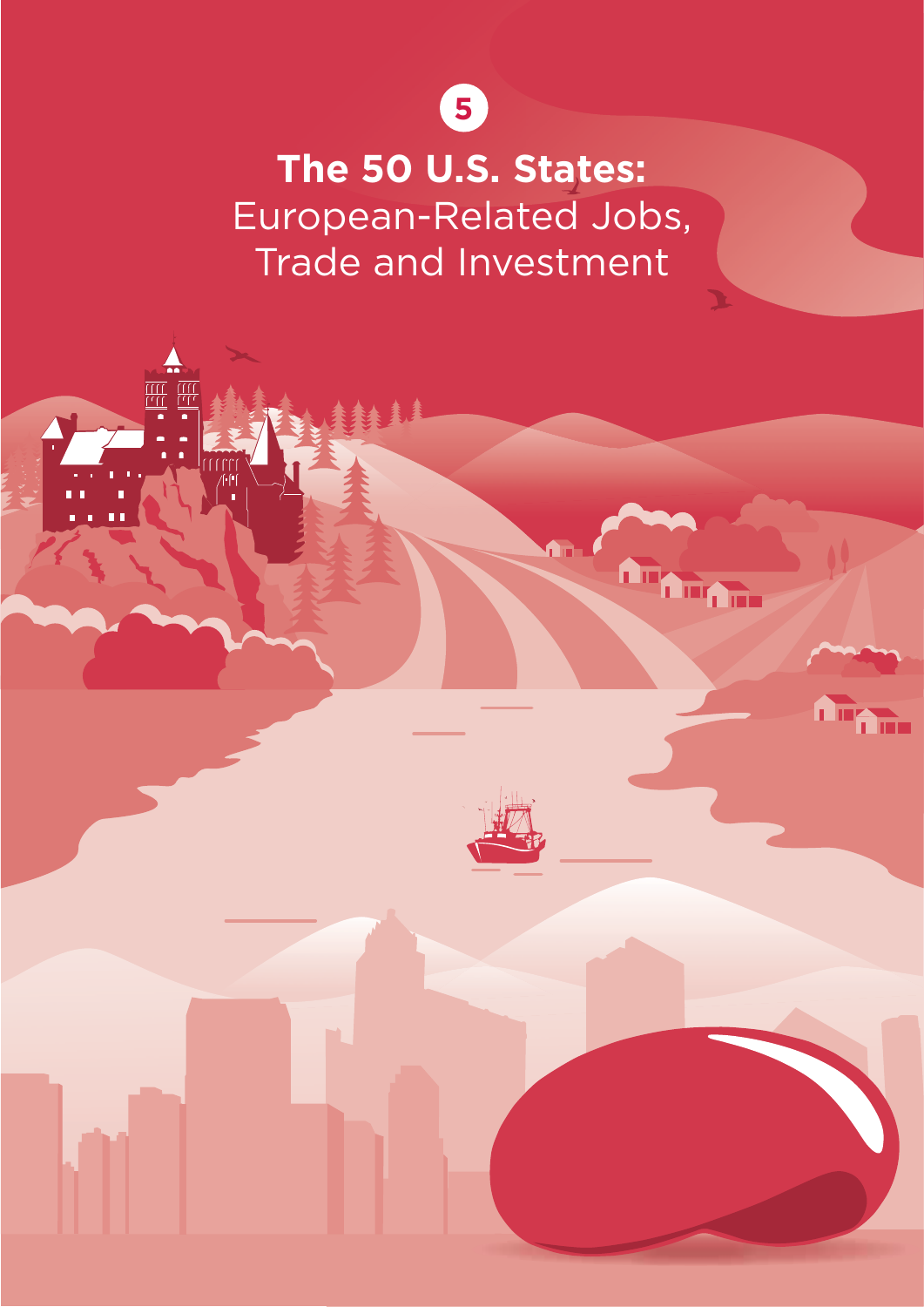

U.S. affiliates of European firms operate in one of the most dynamic and resilient economies in the world. No country produces as much output (in excess of \$22 trillion in 2021) with so few people (less than 5% of the world population) than the United States. The United States is not only large, it is wealthy, with a per capita income of nearly \$70,000 in 2021. According to the latest Federal Reserve *Flow of Funds* data, U.S. household net worth totaled a staggering \$145 trillion at the end of the third quarter of 2021, an all time high.

Granted, the bulk of this wealth is skewed towards the upper class; income inequality remains a key challenge for America's future. The surge in wealth – owing to soaring asset prices of equities and housing, among other things – has triggered a boom in goods spending in the United States and has trickled down to the bottom line of many affiliates of European firms. And as an aside, thanks to pandemic-related federal benefits, the U.S. poverty rate fell from 16.1% in 2020 to 9.3% last year.

The U.S. economy is also extraordinarily diversified – which gives a wide breadth to European firms in terms of participating in and leveraging the U.S. market. From agriculture to aerospace, and everything in between, the United States remains a global leader and a prime market for non-U.S. firms. Energy, education, health care, life sciences, biotechnology, finance, manufacturing, steel, R&D, entertainment, transportation, social media – pick your sector, and there's a good chance there is a mature or budding firm in the United States. America's highly diversified economy – whether goods or services – combined with its wealthy consumers, sets it apart from the rest and is one key reason why the United States remains the global leader in attracting foreign capital.

To this point, according to the latest figures from the UN, foreign direct investment (FDI) inflows to the United States, after falling sharply in 2020 due to the pandemic-induced global recession, rebounded sharply in 2021. FDI inflows soared 114% from the depressed of the prior year, rising to \$323 billion; most of the inflows took the form of merger and acquisition (M&A) activity, which totaled \$285 billion for the year. On an aggregate basis, the United States attracted nearly one-fifth of total global foreign direct investment in 2021. In 2020, the United States attracted a similar percentage, although from a smaller global pie. China remains a prime destination for global capital, but in 2021, foreign companies invested twice as much in the United States as they did in China (Table 1). The United States has ranked number one in the world for FDI inflows for 16 consecutive years.<sup>1</sup>

#### Table 1 FDI Inflows in 2021, Selected Economies (\$Billions)



*<sup>(</sup>UNCTAD).*

*Data are preliminary estimates as of January 2022. Economies above are the only individial economies for which UNCTAD has provided country FDI estimates for 2022.*

As Table 2 depicts, no country has attracted more FDI this century than the United States, taking in \$4.6 trillion cumulatively since 2000, more than the total for the next two countries (China and the UK) combined. Multiple factors underpin America's dominance in foreign investment flows. First, as we have mentioned, is America's large and wealthy consumer base, with a population of roughly 330 million and per capita income of roughly \$70,000. Second, the United States boasts a hypercompetitive and dynamic economy, driven by strong institutions,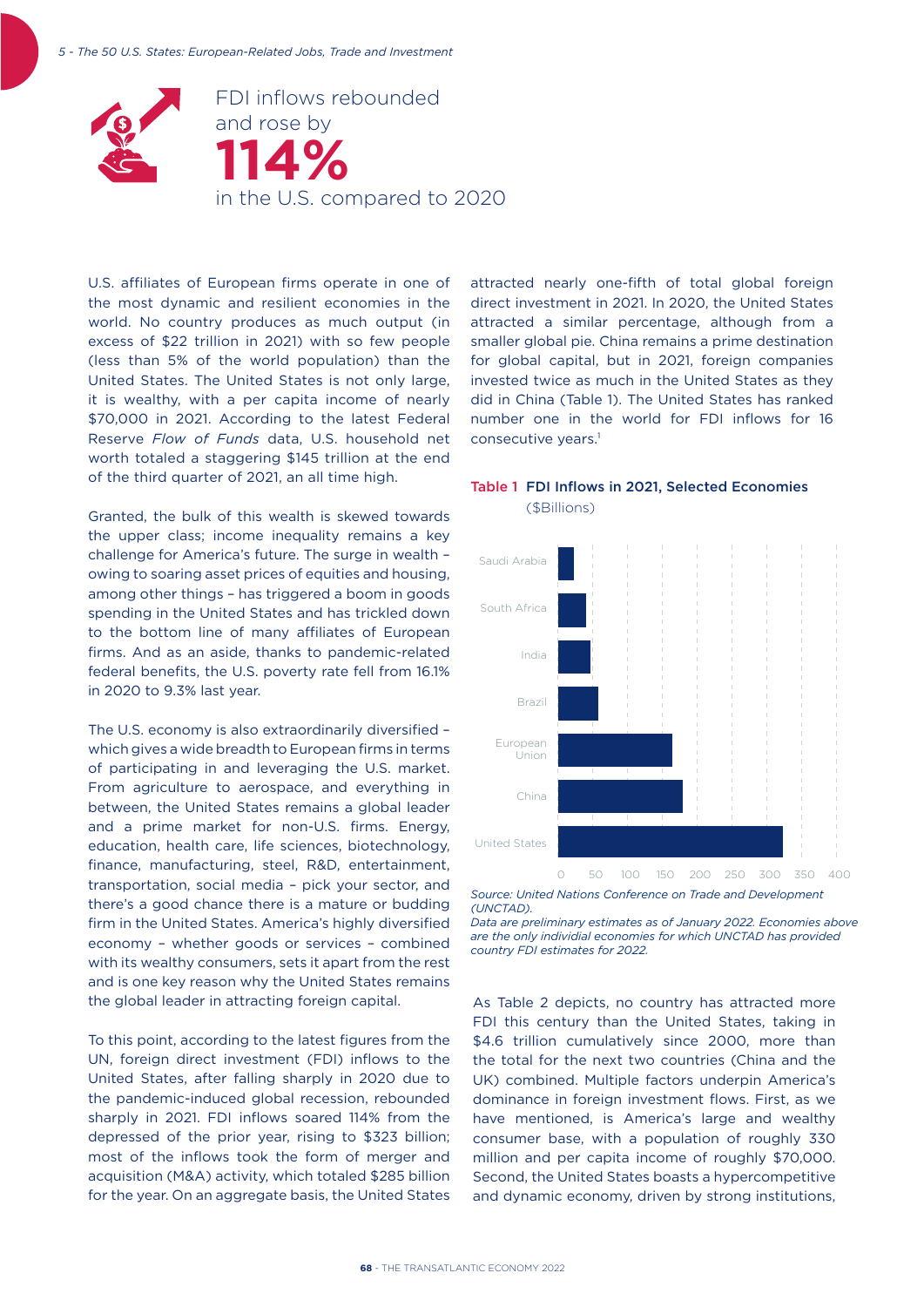# **Drivers of foreign investment into the U.S.**



Large and wealthy consumer base

Skilled workforce

Rule of law and strong institutions



Advanced technological readiness

#### Table 2 Cumulative Investment Inflows 2000-2020 Rankings

| Rank           | Economy              | <b>Cumulative</b><br><b>Flows</b><br>(\$Billions) | Percent<br>of World<br><b>Total</b> |
|----------------|----------------------|---------------------------------------------------|-------------------------------------|
| 1              | <b>United States</b> | 4,638.3                                           | 16.5%                               |
| 2              | China                | 2,132.2                                           | 7.6%                                |
| 3              | United Kingdom       | 1.694.7                                           | 6.0%                                |
| 4              | Hong Kong            | 1.506.7                                           | 5.4%                                |
| 5              | Singapore            | 986.9                                             | 3.5%                                |
| 6              | <b>Brazil</b>        | 939.9                                             | 3.4%                                |
| $\overline{7}$ | Germany              | 933.2                                             | 3.3%                                |
| 8              | Canada               | 862.8                                             | 3.1%                                |
| 9              | Belgium              | 809.5                                             | 2.9%                                |
| 10             | <b>Netherlands</b>   | 785.0                                             | 2.8%                                |

*Source: United Nations Conference on Trade and Development (UNCTAD).*

*Data as of January 2022.*

advanced technological readiness, world-class universities, a strong capacity and culture of entrepreneurship, and a dense web of universityindustry collaboration in research and development (R&D). The ability to attract R&D from companies abroad is important to the innovative culture of the U.S. economy. R&D performed by affiliates of foreign companies accounts for roughly 15% of total R&D conducted by all businesses in the United States.





World-class universities



Entrepreneurship culture



Respect for intellectual property

Stable and supportive business environment

European companies account for two-thirds of that foreign-funded R&D in the United States.

Additionally, European companies investing in the United States gain access to a desirable pool of skilled, flexible, and productive labor. We estimate that U.S. jobs supported directly by affiliates of foreign companies totaled 8 million in 2020, or about 6% of total private industry employment in the United States. European companies accounted for 61% of that figure, or nearly 5 million jobs.

Meanwhile, transparent rule of law, sophisticated accounting, auditing, and reporting standards, secure access to credit, ease of entrepreneurship, and respect for intellectual property rights have all contributed to the stable and supportive business environment in the United States.

## **Europe's Stakes in the United States**

European firms maintained their dominant foreign investment position in the United States in 2021. In the first three quarters of the year, FDI inflows from Europe represented over 70% of total U.S. inflows. FDI inflows surged last year off the depressed levels of 2020, rising to \$177 billion in the January-September period. Annualizing data for the first nine months of last year, U.S. FDI inflows from Europe are estimated to come in at \$235 billion in 2021, versus just \$87 billion in 2020.

Throughout Europe, the net change in investment flows to the United States in 2021 was mixed, with some countries posting strong growth in FDI flows, while others saw a pullback. The traditional European leaders in terms of FDI inflows to the U.S. – the Netherlands, Germany, the United Kingdom, Ireland, and Italy – posted year-over-year increases last year, while investment from France lagged.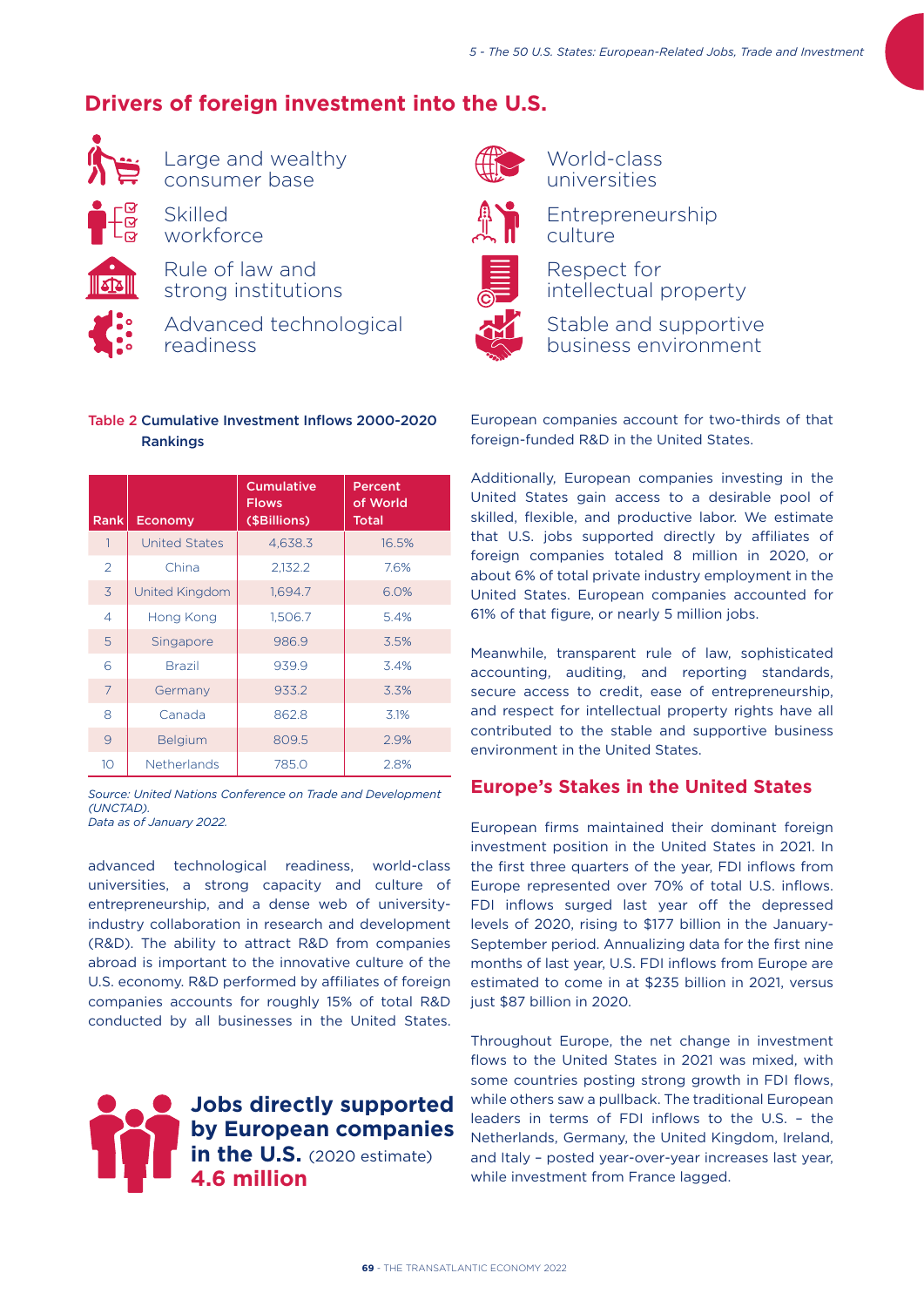

In 2022, we expect FDI inflows to the U.S. to "normalize" and trend in the range of \$250-300 billion. Cross border M&A activity will drive the expansion again this year, while investments in new assets (or "greenfield projects") lag or take longer to implement.

The recovery in greenfield FDI will be more gradual. According to UNCTAD estimates, announced greenfield projects were weak again last year, and still 30% below pre-pandemic levels. FDI announcements in sectors such as autos and hotels & tourism were the most harmed by the pandemic. On the other hand, sectors such as telecommunications, semiconductors, consumer products and biotechnology saw FDI announcements increase in 2020 and again in 2021. Infrastructure spending has rebounded owing to government-backed financing. Renewable energy is another sector that should benefit from the transatlantic economic recovery (See Box 5.1).

European firms should continue to drive the FDI recovery. UK firms were the largest source of greenfield foreign investment projects in 18 U.S. states during the ten-year period from July 2011-June 2021. German companies led in 12 states, followed by Canadian companies in 9 states and Japanese companies in 7.

Europe continues to have an outsized investment presence in the United States, as reflected by its FDI position, which is a more stable metric of foreign investment in the United States. In terms of foreign capital stock in the United States, Europe again leads the way. The region accounted for 64% of the total \$4.6 trillion of foreign capital sunk in the United States as of 2020. Total European investment stock in the United States of \$2.9 trillion was over three times the level of comparable investment from Asia.

The United Kingdom remains the largest European investor in the United States, based on FDI on a historic cost basis, with total FDI stock in the United States totaling \$487 billion in 2020. The Netherlands ranked second in Europe (\$483 billion), followed by Germany (\$411 billion) and Switzerland (\$300 billion). Many firms from these countries are just as embedded in the U.S. economy as in their own home markets.

Whether Swiss pharmaceutical corporations, German auto manufacturers, or British services providers, European firms' commercial links to America have driven corporate sales and profits higher in recent decades. In 2020, largely due to the pandemic, European firms earned just \$97 billion in the United States – one of the lowest levels in decades. However, through the first nine months of 2021, European affiliate income earned in the United States surged to \$121 billion. For all of 2021, we estimated that affiliate income earned in the U.S. hit a record \$162 billion. The surge in income was basically across the board by country. Taking the long view, affiliate earning levels for most European firms are significantly higher today than they were at the start of the century. As European firms have built out their U.S. operations, the payoff has been rising affiliate earnings in one of the largest markets in the world.

Table 3 highlights this connection between European investment in the United States and European affiliate earnings. The two metrics are highly correlated – the greater the earnings, the greater the likelihood of more capital investment, and the more investment, the greater the upside for potential earnings and affiliate income. The bottom line is that Europe's investment stakes in the United States have paid handsome dividends over the years, notably since the Great Recession, given the growth differential between the United States and Europe.



**European affiliate earnings in the U.S. \$162 billion**  (2021 estimate)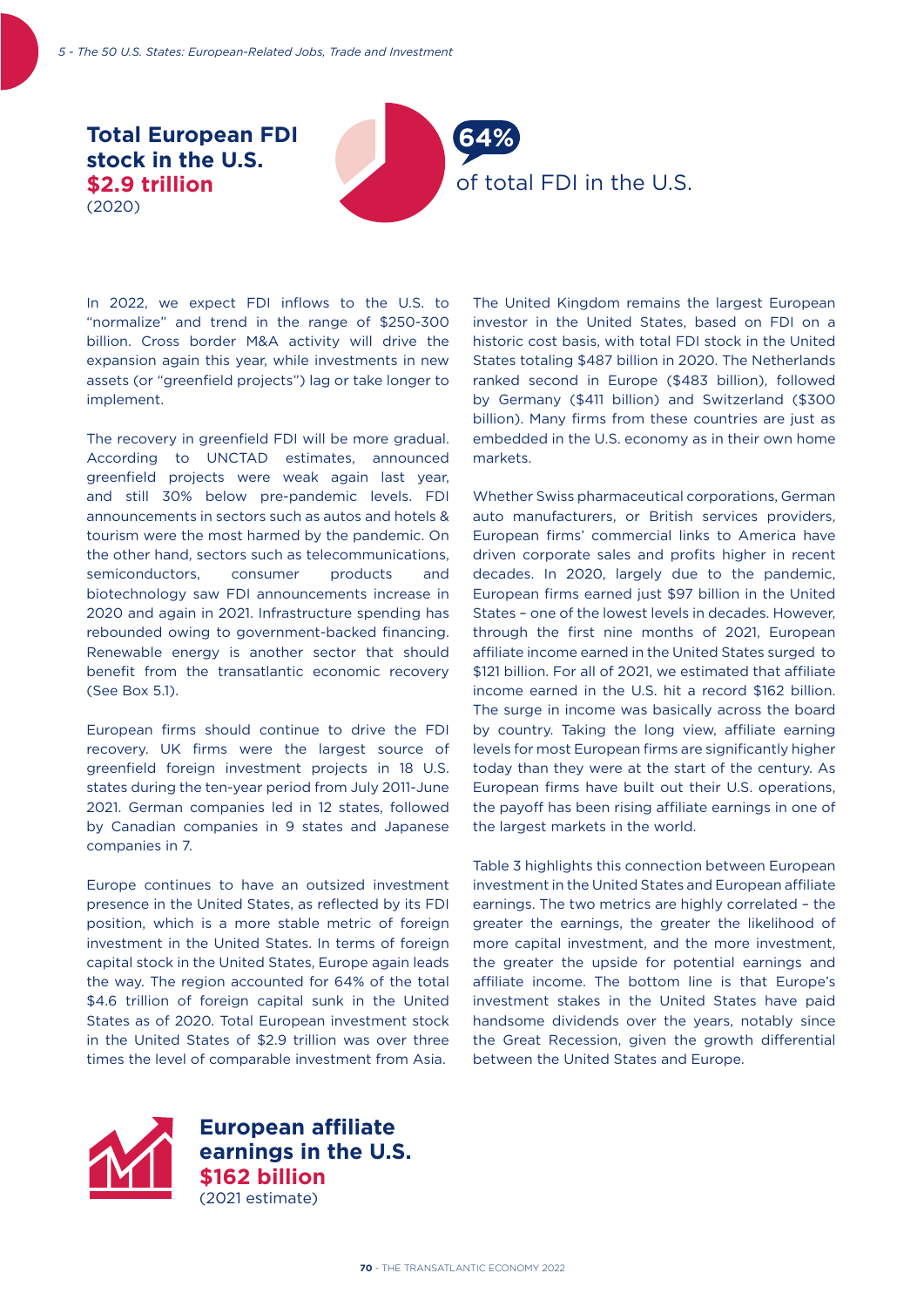

#### Table 3 European Foreign Direct Investment and Income Earned in the United States (\$Billions)

*Sources: Bureau of Economic Analysis. Data as of January 2022.*

### **Europe's Stakes in America's 50 States**

European firms can be found in all 50 states, and in all economic sectors – manufacturing and services alike. The employment impact of European firms in the United States is quite significant. Table 4 provides a snapshot of state employment supported directly by European affiliates across the United States. It is important to note that the chart represents only those jobs that have been directly created by European investment, and thus underestimates the true impact on U.S. jobs of America's commercial ties to Europe. Jobs tied to exports and imports of goods and services are not included, nor are many other jobs created indirectly through suppliers or distribution networks and related activities.

UK firms were the largest sources of onshored jobs in 24 U.S. states. Japanese companies led in 10 states, Canadian companies in 9, Dutch companies in 3, German and French companies each led in 2 states.

Europe is by far the largest source of FDI in the manufacturing industry, with European companies representing 74% of the total inward investment position in the United States. Within the manufacturing industry, the U.S. chemicals sector was the biggest recipient of European investment (\$594 billion), followed by computers and electronic products (\$94 billion). In terms of European affiliate employment, the retail trade industry employed

## Table 4 Ranking of Top 20 States by Jobs Supported Directly by European Investment

(Thousands of employees)

| <b>U.S. State</b> | 2017  | 2018  | 2019  |
|-------------------|-------|-------|-------|
| California        | 468.6 | 487.0 | 474.2 |
| Texas             | 376.2 | 399.5 | 399.0 |
| New York          | 341.1 | 364.6 | 360.3 |
| Pennsylvania      | 225.9 | 233.5 | 237.7 |
| Florida           | 216.9 | 229.5 | 227.6 |
| Illinois          | 236.5 | 243.1 | 227.4 |
| New Jersey        | 199.7 | 205.0 | 202.9 |
| Michigan          | 188.2 | 206.1 | 201.6 |
| North Carolina    | 194.4 | 198.4 | 198.6 |
| Ohio              | 166.4 | 172.6 | 172.6 |
| Massachusetts     | 163.5 | 168.3 | 167.9 |
| Georgia           | 153.5 | 164.2 | 161.2 |
| Virginia          | 142.6 | 154.4 | 156.1 |
| Indiana           | 121.5 | 126.8 | 126.6 |
| Tennessee         | 108.1 | 112.3 | 113.9 |
| South Carolina    | 106.9 | 111.3 | 109.6 |
| Minnesota         | 92.7  | 93.7  | 97.1  |
| Maryland          | 87.7  | 87.8  | 90.0  |
| Missouri          | 86.6  | 90.1  | 87.1  |
| Connecticut       | 83.2  | 87.5  | 86.4  |

*Source: Bureau of Economic Analysis. Data as of January 2022.*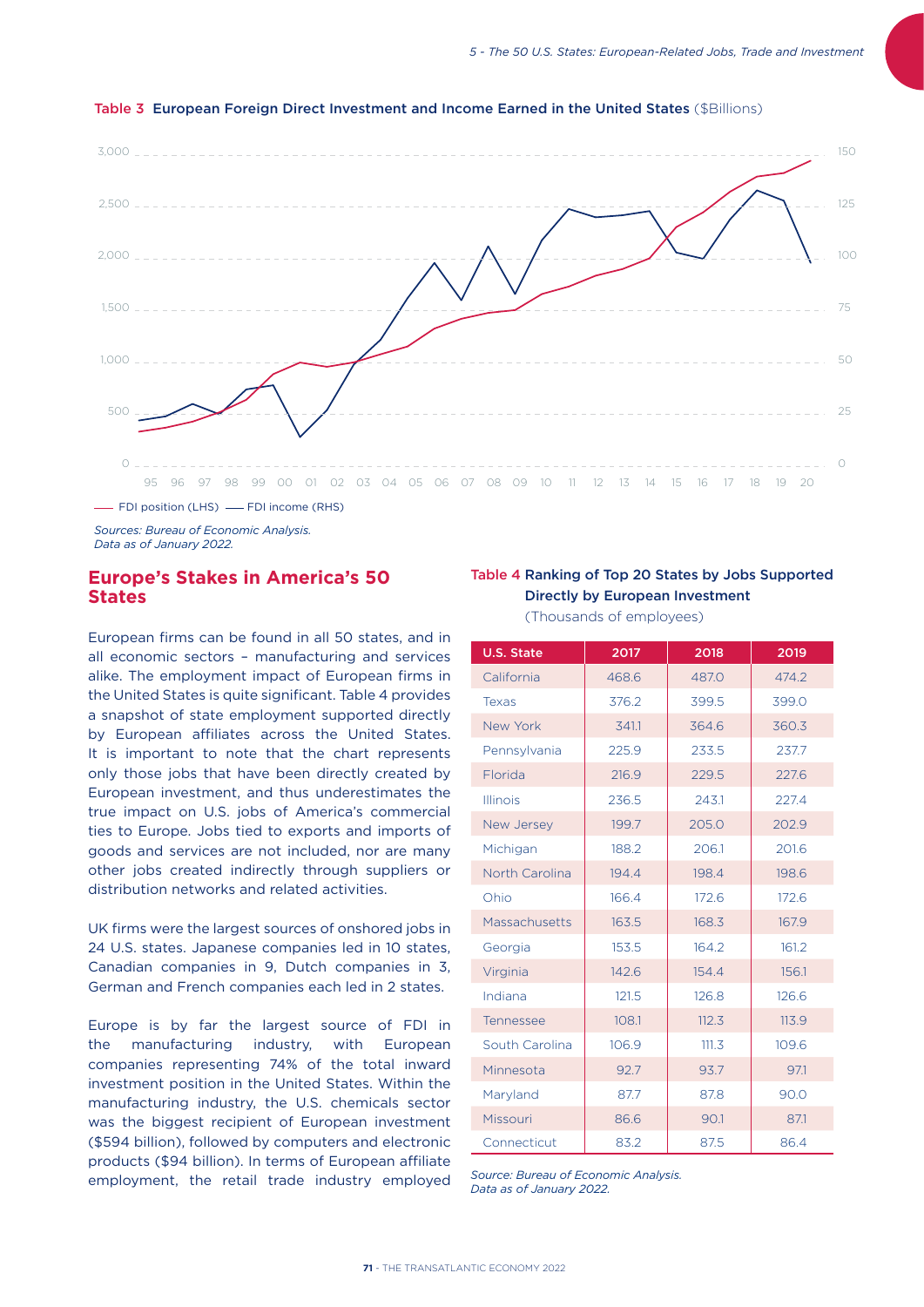## Top 3 states European affiliate jobs





the most workers (592,000 jobs in 2019) while European companies in chemicals manufacturing, transportation equipment manufacturing, wholesale trade, administration and support, and professional, scientific, and technical services were also important contributors to U.S. jobs.

In general, the presence of European affiliates in many states and communities across the United States has helped to improve America's job picture. The more European firms embed in local communities around the nation, the more they tend to generate jobs and income for U.S. workers, increase sales for local suppliers and businesses, expand revenues for local communities, and encourage capital investment and R&D expenditures for the United States.

Deep investment ties with Europe have also boosted U.S. trade. Table 5 illustrates the export potential of European affiliates operating in the United States. As a point of reference, in any given year, foreign affiliates based in the United States and exporting from there typically account for one-fourth of total U.S. merchandise exports. The bulk of these exports are intra-firm trade, or trade between the affiliate and its parent company. In 2019, the last year of available data, U.S. exports shipped by all majority-owned foreign affiliates totaled \$397 billion, with European affiliates accounting for 57% of the total. Dutch and British companies each exported more than \$50 billion in exports made in the U.S.A.

Wholesale trade, transportation equipment, and chemical manufactures represented the largest categories of exports by affiliates to markets outside the United States. In the end, the more European affiliates export from the United States, the higher the number of jobs for U.S. workers and the greater the U.S. export figures.

### Table 5 U.S. Exports of Goods Shipped by European Companies Operating in the United States (\$Billions)



*Source: Bureau of Economic Analysis. Data for 2019.*

Every U.S. state maintains cross-border ties with Europe, with various European countries serving as key export markets for many U.S. states, a dynamic that creates and generates growth in the United States. Table 6 ranks the top 20 state goods exporters to Europe in 2020. Texas ranked number one, followed by California, New York, and New Jersey. Overall exports to Europe were down 13% in 2020, due to the pandemic, but have nearly doubled in value since 2000.

Europe accounts for 74% of total FDI in the U.S. manufacturing industry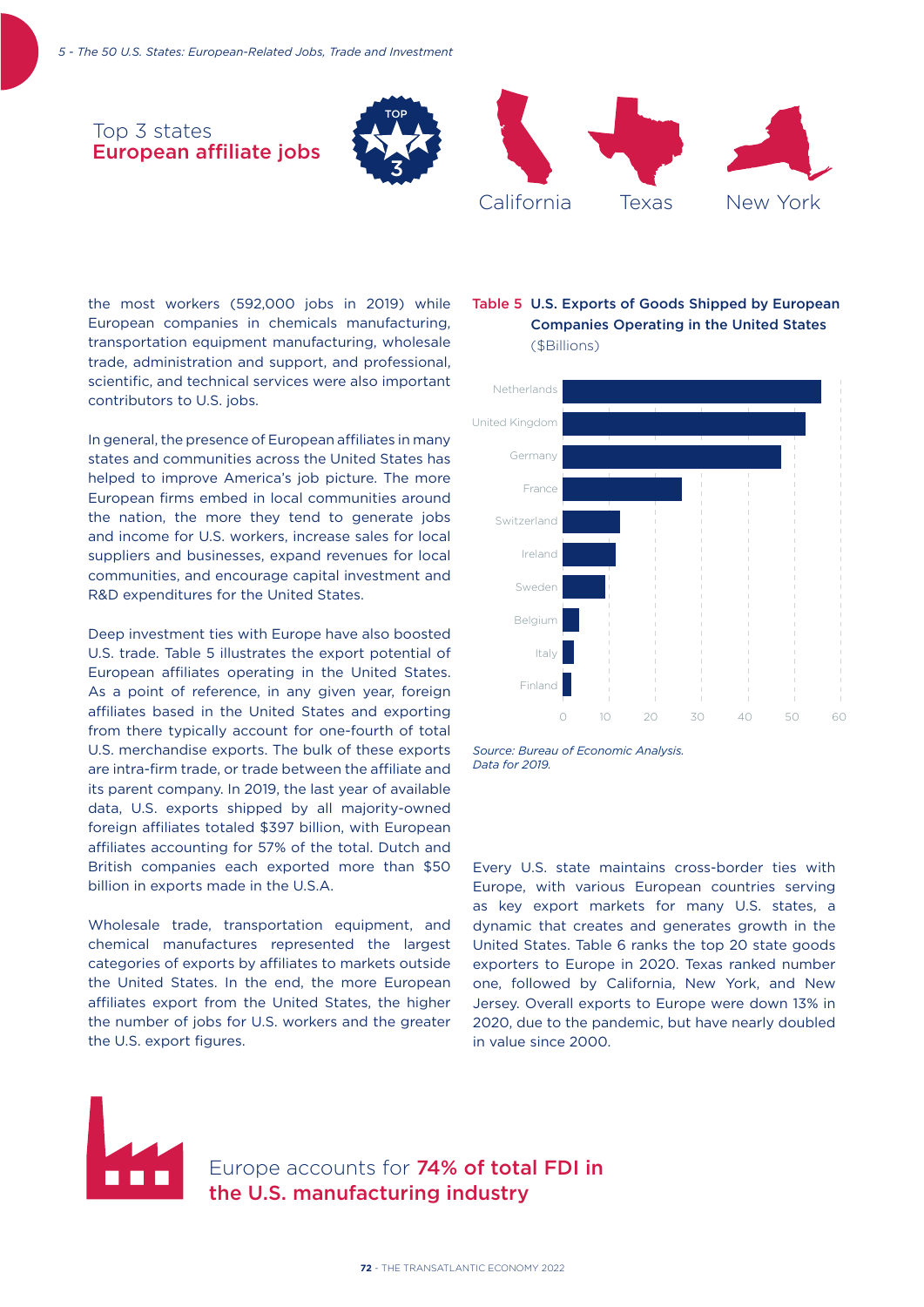

The presence of European affiliates in many states and communities across the United States has helped to *improve America's job picture* 

#### Table 6 Ranking of Top 20 U.S. States Total Goods Exports to Europe, by Value (\$Billions)

| U.S. State     | 2020 | 2000  | % Change<br>from 2000 | % Change<br>from 2019 |
|----------------|------|-------|-----------------------|-----------------------|
| <b>Texas</b>   |      | 12.3  | 269%                  | $-13%$                |
| California     | 34.3 | 27.9  | 23%                   | $-12%$                |
| New York       | 22.6 | 15.3  | 47%                   | $-13%$                |
| New Jersey     | 12.5 | 2.8   | 346%                  | 11%                   |
| Illinois       | 11.9 | 4.7   | 155%                  | 4%                    |
| Georgia        |      | 3.3   | 248%                  | 1%                    |
| Utah           |      | 3.1   | 258%                  | <b>O%</b>             |
| Pennsylvania   |      | 7.3   | 42%                   | $-16%$                |
| South Carolina |      | 4.0   | 160%                  | $-17%$                |
| Louisiana      |      | 6.4   | 58%                   | $-18%$                |
| Massachusetts  |      | 13.1  | $-24%$                | $-9%$                 |
| Indiana        |      | 1.3   | 563%                  | $-7%$                 |
| Florida        |      | 8.0   | 6%                    | $-19%$                |
| Kentucky       |      | 3.9   | 102%                  | $-33%$                |
| North Carolina |      | 4.6   | 70%                   | $-18%$                |
| Ohio           |      | 3.1   | 130%                  | $-24%$                |
| Michigan       |      | 5.0   | 42%                   | $-14%$                |
| Washington     |      | 5.0   | 37%                   | $-38%$                |
| Connecticut    |      | 3.5   | 90%                   | $-19%$                |
| Tennessee      |      | 2.7   | 145%                  | $-3%$                 |
| U.S. Total     |      | 187.4 | 76%                   | $-13%$                |

*Source: Foreign Trade Division, U.S. Census Bureau. Data as of January 2022.*



**45/50** states export more goods to Europe than to China (2020)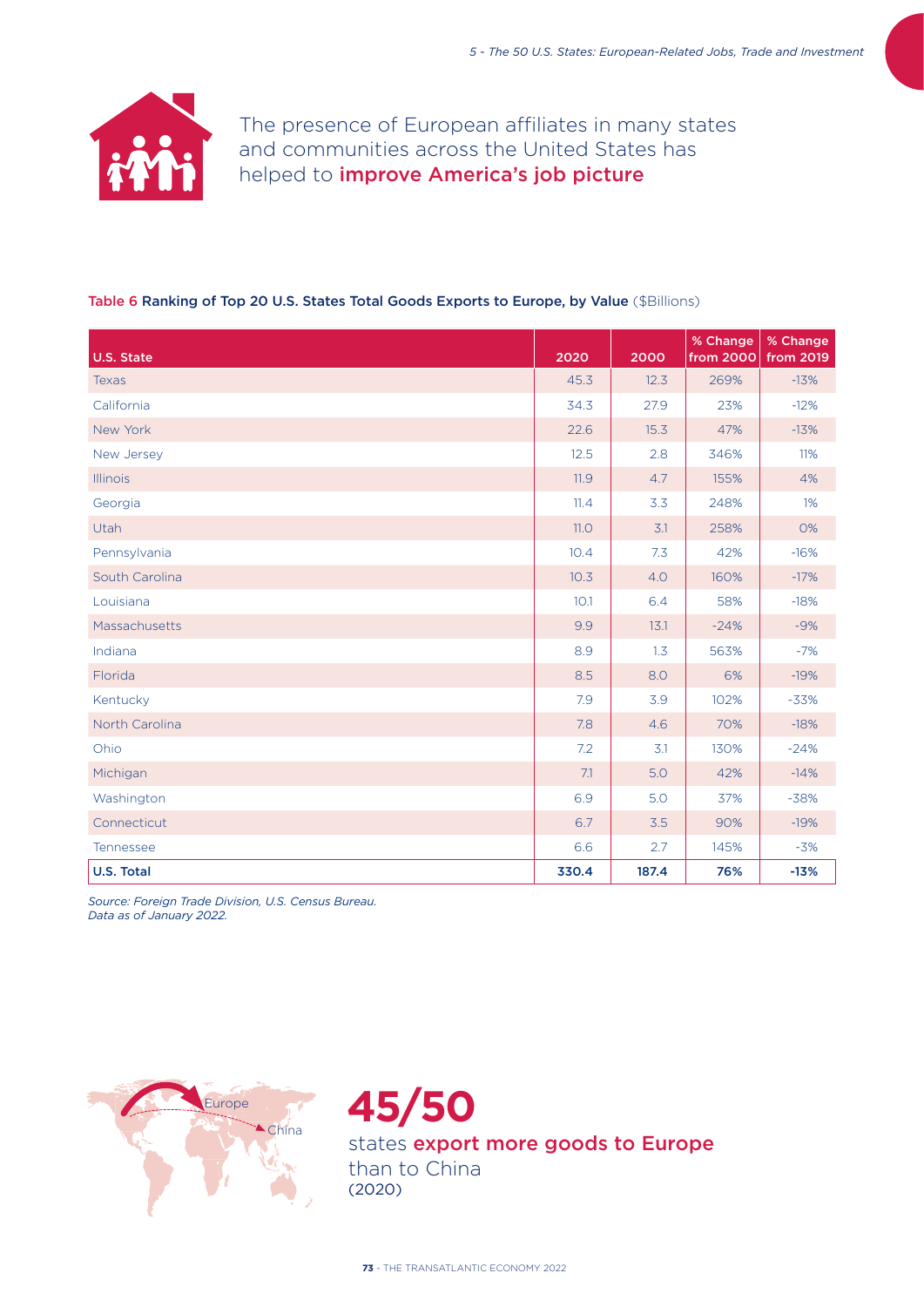### Table 7 U.S. State Exports of Goods to Europe and China, 2020 (\$Millions)

| U.S. State                 | <b>Europe</b> | China   |
|----------------------------|---------------|---------|
| Alabama                    | 4,397         | 3,101   |
| Alaska                     | 752           | 1,193   |
| Arizona                    | 3,773         | 874     |
| Arkansas                   | 1,580         | 278     |
| California                 | 34,305        | 15,007  |
| Colorado                   | 1,662         | 498     |
| Connecticut                | 6,653         | 1,098   |
| Delaware                   | 901           | 509     |
| Florida                    | 8,473         | 1,216   |
| Georgia                    | 11,430        | 3,421   |
| Hawaii                     | 20            | 8       |
| Idaho                      | 302           | 162     |
| <b>Illinois</b>            | 11,923        | 2,998   |
| Indiana                    | 8,888         | 2,831   |
| lowa                       | 2,327         | 1,156   |
| Kansas                     | 1,965         | 722     |
| Kentucky                   | 7,873         | 1,538   |
| Louisiana                  | 10,060        | 10,876  |
| Maine                      | 394           | 112     |
| Maryland                   | 5,002         | 634     |
| Massachusetts              | 9,860         | 2,671   |
| Michigan                   | 7.131         | 2,457   |
| Minnesota                  | 4,300         | 2,137   |
| Mississippi                | 1,901         | 761     |
| Missouri                   | 2,436         | 679     |
| Montana                    | 222           | 93      |
| Nebraska                   | 955           | 433     |
| Nevada                     | 3,943         | 1,422   |
| New Hampshire              | 2,274         | 335     |
| New Jersey                 | 12,459        | 3,220   |
| <b>New Mexico</b>          | 308           | 485     |
| <b>New York</b>            | 22,571        | 2,715   |
| <b>North Carolina</b>      | 7,845         | 2,723   |
| North Dakota               | 209           | 22      |
| Ohio                       | 7,218         | 3,633   |
| Oklahoma                   | 1,273         | 228     |
| Oregon                     | 2,541         | 9,516   |
| Pennsylvania               | 10,390        | 2,767   |
| Rhode Island               | 871           | 125     |
| South Carolina             | 10,312        | 3,887   |
| South Dakota               | 163           | 98      |
| Tennessee                  | 6,618         | 2,627   |
| <b>Texas</b>               | 45,342        | 17,476  |
| Utah                       | 10,970        | 734     |
| Vermont                    | 351           | 217     |
| Virginia                   | 4,258         | 1,857   |
| Washington                 | 6,913         | 9,079   |
| West Virginia              | 1,276         | 397     |
| Wisconsin                  | 4,198         | 1,552   |
| Wyoming                    | 40            | 27      |
| <b>Total United States</b> | 330,395       | 124,485 |

*Source: U.S. Census Bureau, Foreign Trade Division. Data as of January 2022.*

U.S. merchandise exports to Europe are still more than triple U.S. exports to China, as shown in Table 7. Forty-five of the fifty U.S. states, including the largest Pacific coast state of California, exported more goods to Europe than China.

In addition, while these figures are significant, they actually underestimate Europe's importance as an export destination for U.S. states because they do not include U.S. state exports of services. This is an additional source of jobs and incomes for U.S. workers, with most U.S. jobs tied to services. Europe is by far the most important market in the world for U.S. services, and the United States consistently records a significant services trade surplus with Europe. Suffice it to say that if services exports were added to goods exports by state, the European market becomes even more important.

Appendix A highlights European-related jobs, trade, and investment for each of the 50 states.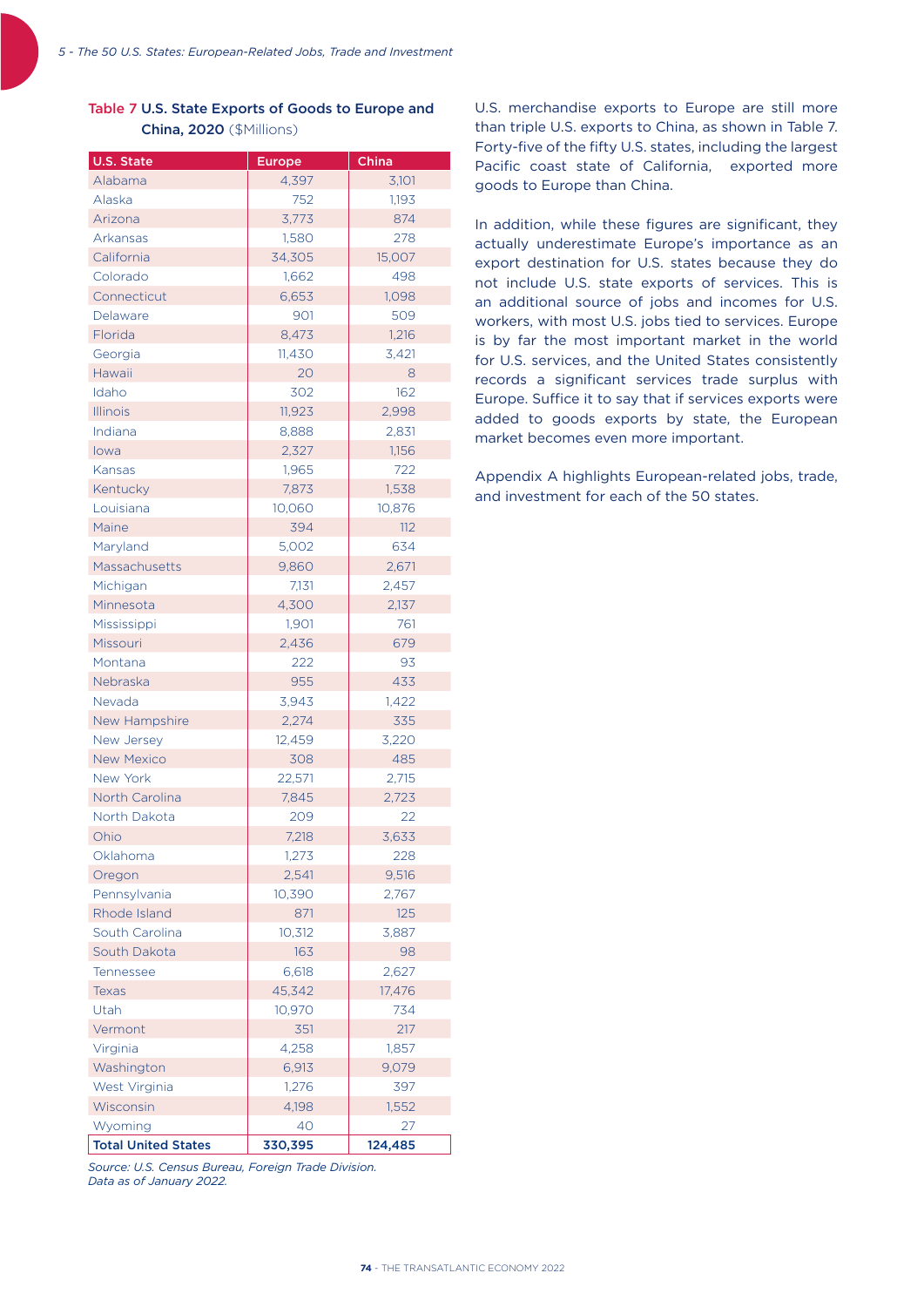## **Box 5.1 The Transatlantic Energy Economy**

Europe's dependence on Russia for 40% of its gas and 25% of its oil has limited the full force of Western efforts to punish Moscow for Putin's war in Ukraine. Even before the invasion, Europe was experiencing its worst energy crisis since the Arab oil embargos of the 1970s, with soaring energy prices accounting for half of the continent's surge in consumer prices in 2021. While Germany halted approvals for its Nord Stream 2 natural gas pipeline, and major European energy companies stopped operations in Russia, in general Europeans were reluctant to risk the blowback to their own economies that energy sanctions on Russia would engender. And even though U.S.-Russia energy flows are minimal, Washington also sought to limit the inflationary impact that surging global energy prices would have on U.S. consumers.

Over the medium-term, however, Europeans have signaled a new-found determination to lessen their dependence on Russian energy. This is difficult but doable.2 Much will depend on progress at home, via greater energy efficiencies, ramp-up of strategic reserves, rapid deployment of renewables and clean technologies, and better energy infrastructure connections. The nature and pace of this shift will also depend on Europe's energy and innovation ties to other countries beyond Russia – notably, the United States.

U.S. and European firms are deeply embedded in each other's traditional and renewable energy markets – through trade, foreign investment, cross-border financing, and collaboration in research and development (R&D).

Little-noticed amid the focus on Russian-European energy links is the fact that in 2021, the United States became Europe's largest supplier of liquefied natural gas (LNG), accounting for 26% of all LNG imported by EU member countries and the UK. Qatar supplied 24% of Europe's needs, and Russia accounted for an additional 20% (Table 8).<sup>3</sup> In January and February 2022, the United States supplied more than half of all LNG imports into Europe, shipping more to Europe than ever before. Europe accounted for about 75% of all U.S. LNG exports, far outpacing exports to Asia.4 U.S. tankers on their way to Asia literally turned around to head for Europe. Moreover, for the first time ever, U.S. exports of liquefied natural gas to Europe exceeded Russia's overall natural gas pipeline deliveries.<sup>5</sup>



#### Table 8 Europe (EU27 and the UK) liquefied natural gas imports by source country (2010-2021)

*Source: Graph by the U.S. Energy Information Administration, based on data from the International Group of Liquefied Natural Gas Importers (GIIGNL) annual liquefied natural gas trade reports (2010-2020) and CEDIGAZ (2021)*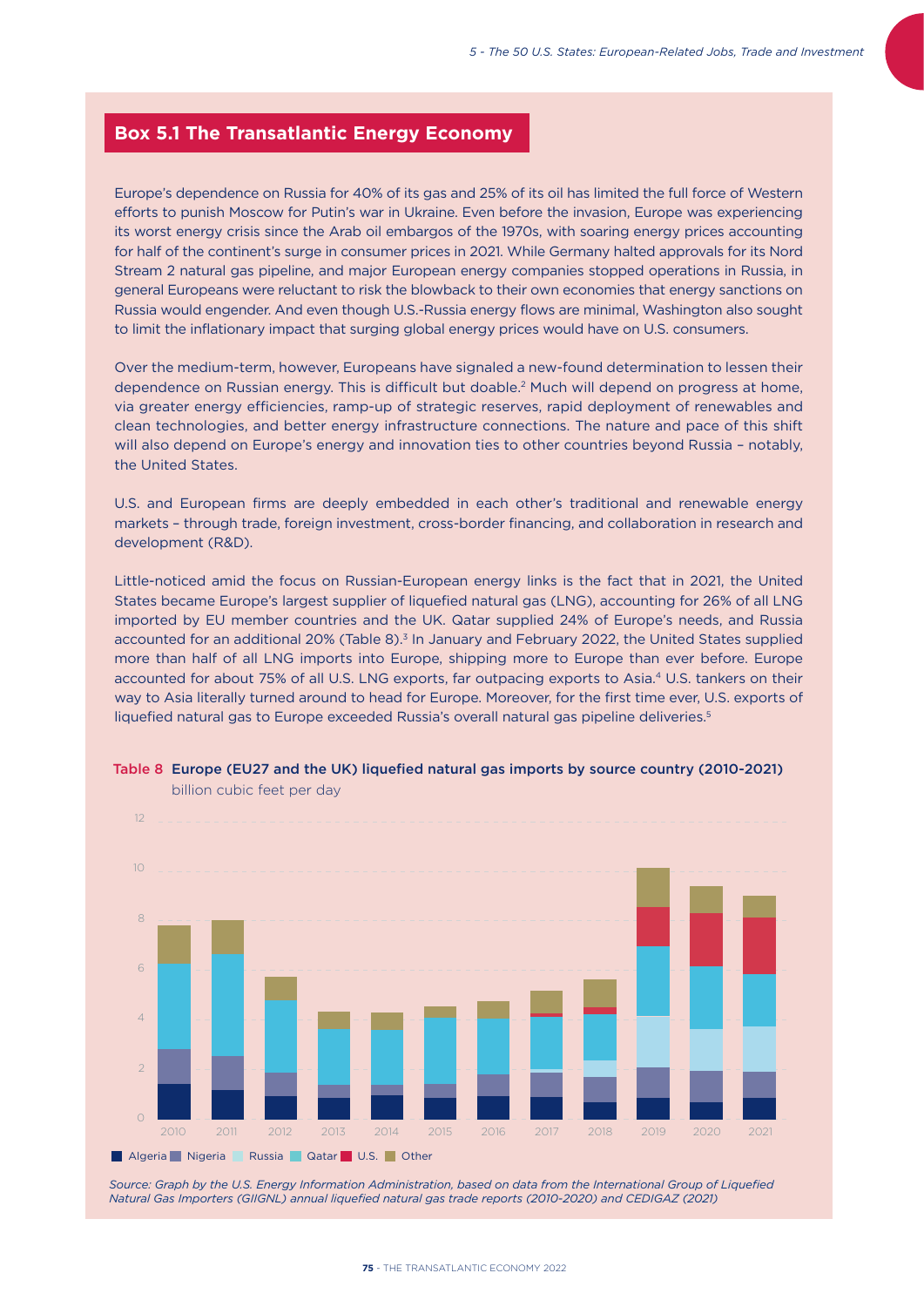While the United States will not fully replace other suppliers for energy-starved Europe, transatlantic energy connections are growing in importance, as the United States becomes the world's largest LNG supplier, and as U.S. and European companies lead the transition to competitive clean technologies. Clean tech opportunities are discussed in Chapter One.

Largely unnoticed by media and politicians, U.S. companies in Europe have also become a driving force for Europe's green revolution, especially through the addition of wind and solar capacity on the continent. Since 2007, U.S. companies have been responsible for more than half of the long-term renewable energy purchase agreements in Europe. As shown by Table 9, U.S. companies account for three of the top four purchasers of solar and wind capacity, and five of the top ten purchasers of renewable energies, in Europe. Purchase agreements for wind, solar, and other renewable power sources in Europe surged in 2020 and 2021, reaching nearly 9,000 megawatts last year – or more than triple the amount from 2019 (Table 10). The United States and Europe are the top destinations for power investments – making up almost 90% of total global power purchase agreements in 2021 (Table 11).





*\*\* Companies with asterisks are U.S. companies. Europe is the EU plus Norway, Iceland, Switzerland and the UK. Source: Bloomberg New Energy Finance. Data as of February 2022.* 





*Europe is the EU plus Norway, Iceland, Switzerland and the UK. Other includes small hydro, biomass and waste, geothermal and fuel cells Source: Bloomberg New Energy Finance. Data as of February 2022.*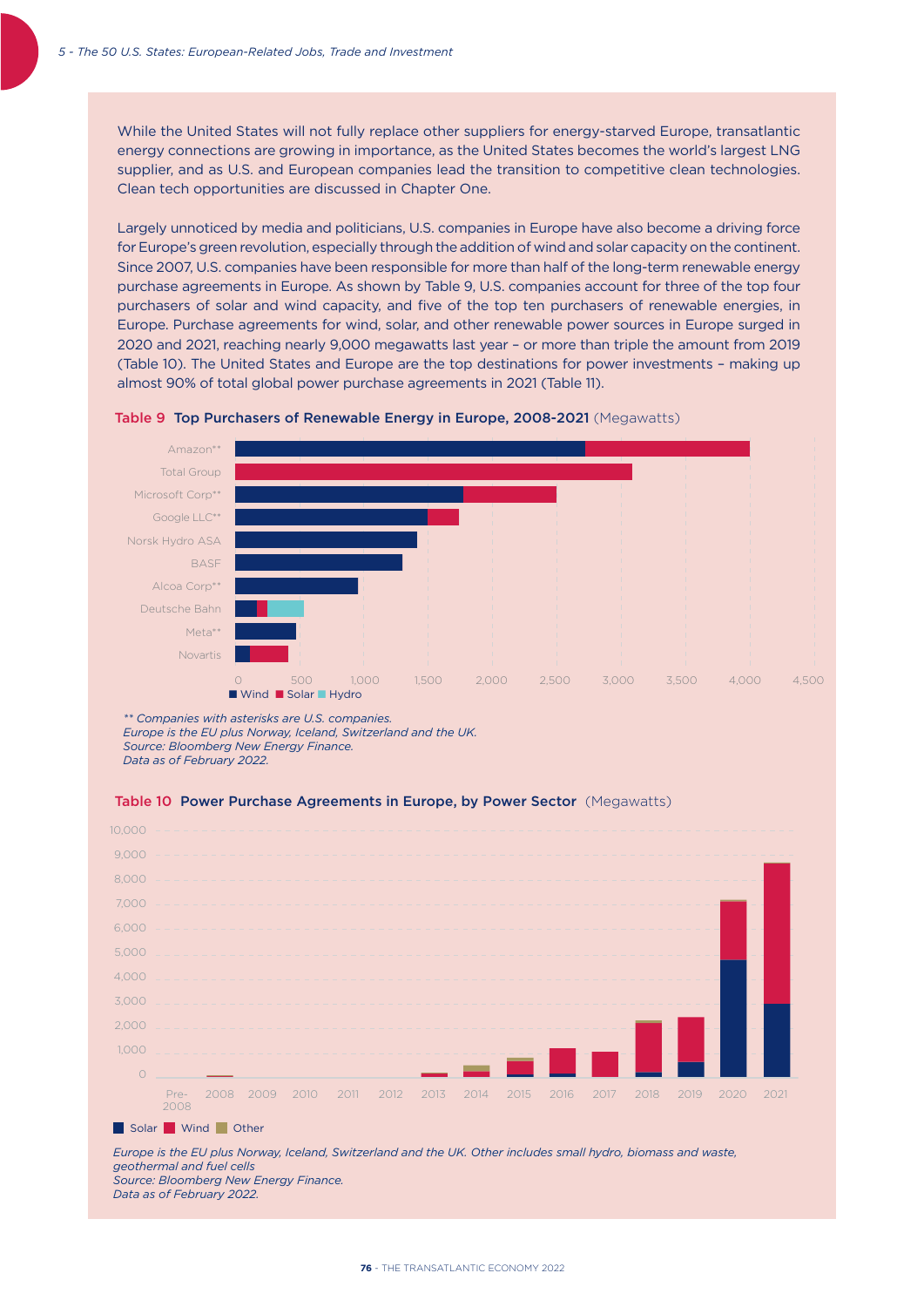

Europe U.S. Other

*Europe is the EU plus Norway, Iceland, Switzerland and the UK. Source: Bloomberg New Energy Finance. Data as of February 2022.*

Transatlantic energy connections are important to the U.S. economy. European companies are the leading source of foreign direct investment (FDI) in the U.S. energy sector, with German companies leading the way. Overall, the total stock of foreign direct investment in the United States energy sector was roughly \$320 billion in 2020.<sup>6</sup> FDI in the U.S. energy industry directly supported 179,300 U.S. jobs, contributed almost \$1 billion in R&D and generated \$3.9 billion in U.S. exports in 2019, the last year of available data.7 Over the past decade, German firms were behind about 16% of the 813 greenfield investment projects in the U.S. energy sector (Table 12). Other notable European investors include France (9%), the UK (8%), and Spain (6%). In the largest auction of offshore wind sites in U.S. history in February 2022, eight of the nine winning companies were European.<sup>8</sup>



813 Total Announced Greenfield Projects, July 2011 - June 2021



*Data as of August 2021.*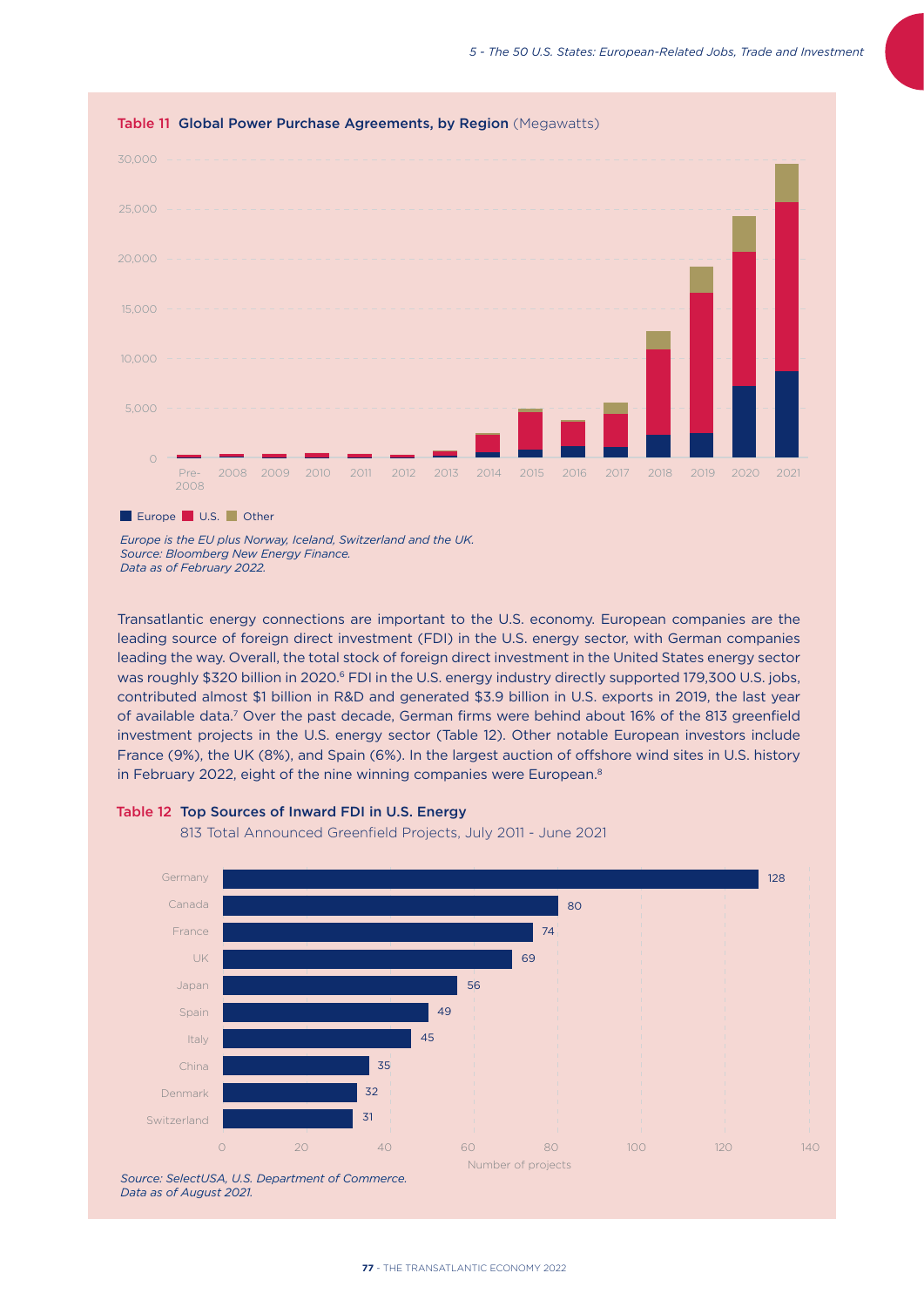The renewable energy sector was the largest recipient of global FDI for the third consecutive year in 2021, with \$80 billion in global investment (Table 13). Solar electric power was the greatest recipient of investment in this space, followed by other electric power generation sources such as hydrogen, wind and biomass power. On the other hand, investments in oil and gas dropped significantly – from \$47.6 billion in 2020 to just \$16.2 billion in 2021 – a record low for the history of the data.



#### Table 13 Global Foreign Direct Investment by Sector in 2021 (\$Billions)

Growing interest in sustainable investing has been a key area of support for the sector. According to data from Bloomberg, social, sustainability and green bond issuance doubled in 2021 to \$1.7 trillion (Table 14). Europe and the United States made up 67% of all green bonds issued in 2020, and 68% of the total \$1.7 trillion in green, social and sustainable debt issuance.

Supporting the discovery of future green technologies, government budgets for energy research, development, and demonstration in North America and Europe totaled \$19.1 billion in 2020, according to the International Energy Agency. This was more than double the amount spent in China. Businessfunded R&D has also become increasingly important in the United States and Europe. A dynamic and innovative private sector should continue to drive investments and innovations in renewable energy R&D over the coming decade.

*Source: Financial Times, fDi Markets. Data as of February 2022.*